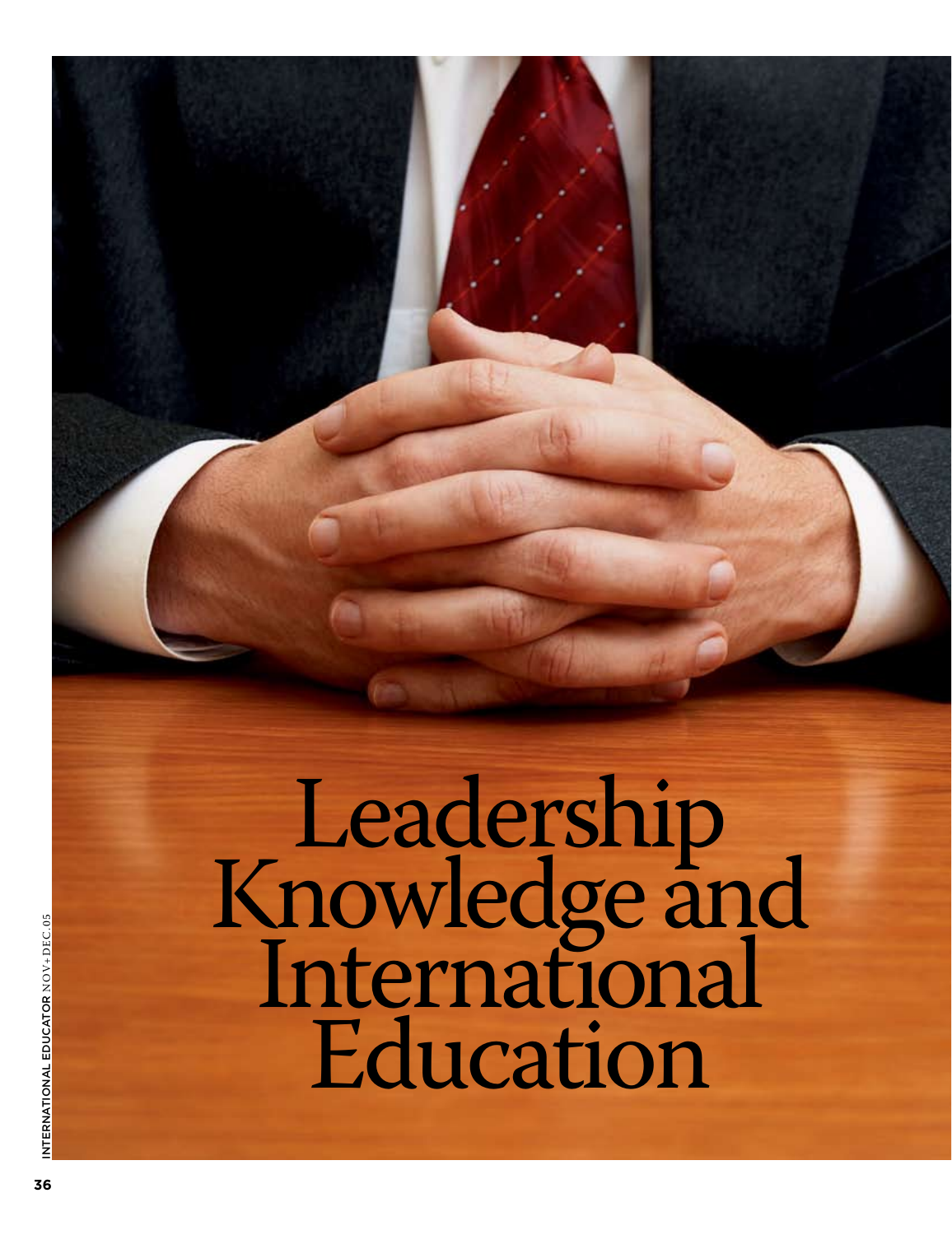Successful mainstreaming of internationalization throughout and across entire institutions in the United States will require an integration of knowledge about leadership, culture, and international education.

#### By Josef A. Mestenhauser and Brenda J. Ellingboe

on and on very day, international education professionals (IEPs) in the United States perform many leadership functions. Managing work and planning work. Writing strategic plans. Supervising staff and students. Representing their offices at conferences and organizations. And the list goes on and on. In some of these functions, IEPs are both leaders and followers; in many of them they perform different roles. This raises several questions: Where does the knowledge about these multiple leadership functions come from? What kind of prior preparation is required? Which functions are domestic and which are global? What leadership theories guide their performance?

Many international educators take leadership for granted and do not pay much attention to its conceptual foundations and its multidimensionality. Global trends moving toward a "knowledge and innovation society" seem to have found their way into international education in recent years. The direction to switch the focus of our work from *projects* that we *do* to concerns with what we *learn* and *know* is welcome. Because knowledge is constantly being upgraded and renewed, such a shift is essential in the field.

The success of international education depends not on a few projects and programs, but on its institutionalization and mainstreaming throughout and across entire institutions. And that is a function of leadership for which we are still searching, especially at the highest places.

Of the more than 10,000 "studies" of leadership published in the United States, most of them are written from a management perspective. But as cynics claim, we have more studies than knowledge. If we are to address the trends of a knowledge society, knowledge is what we need, including knowledge about leadership and organizations. If we are to apply that knowledge to international education, we must also seek knowledge

Istock

about the complex field of international education and the context in which it functions. To accomplish the task of internationalization also requires knowledge about change, for international education is about change and the future. That brings us to the question: Where is such knowledge?

#### **Two Kinds of Knowledge**

The first kind of knowledge is in several academic disciplines, ranging from history and religion to philosophy, political science, and others. Yet, an estimated 90 percent of the literature is overwhelmingly dominated by theories of management. As can be suspected, the literature is fragmented, contentious, and confusing to practitioners. The second type of knowledge is implicit knowledge that virtually everybody has because we all have experienced leadership and followership through acculturation and socialization. Such implicit knowledge is often subconscious and is not formally organized in neat categories in our mind; once it gets into the long-term memory, it forms a solid cognitive map that is difficult to change and that projects a prototype by which leadership is evaluated. These traditions assume that knowledge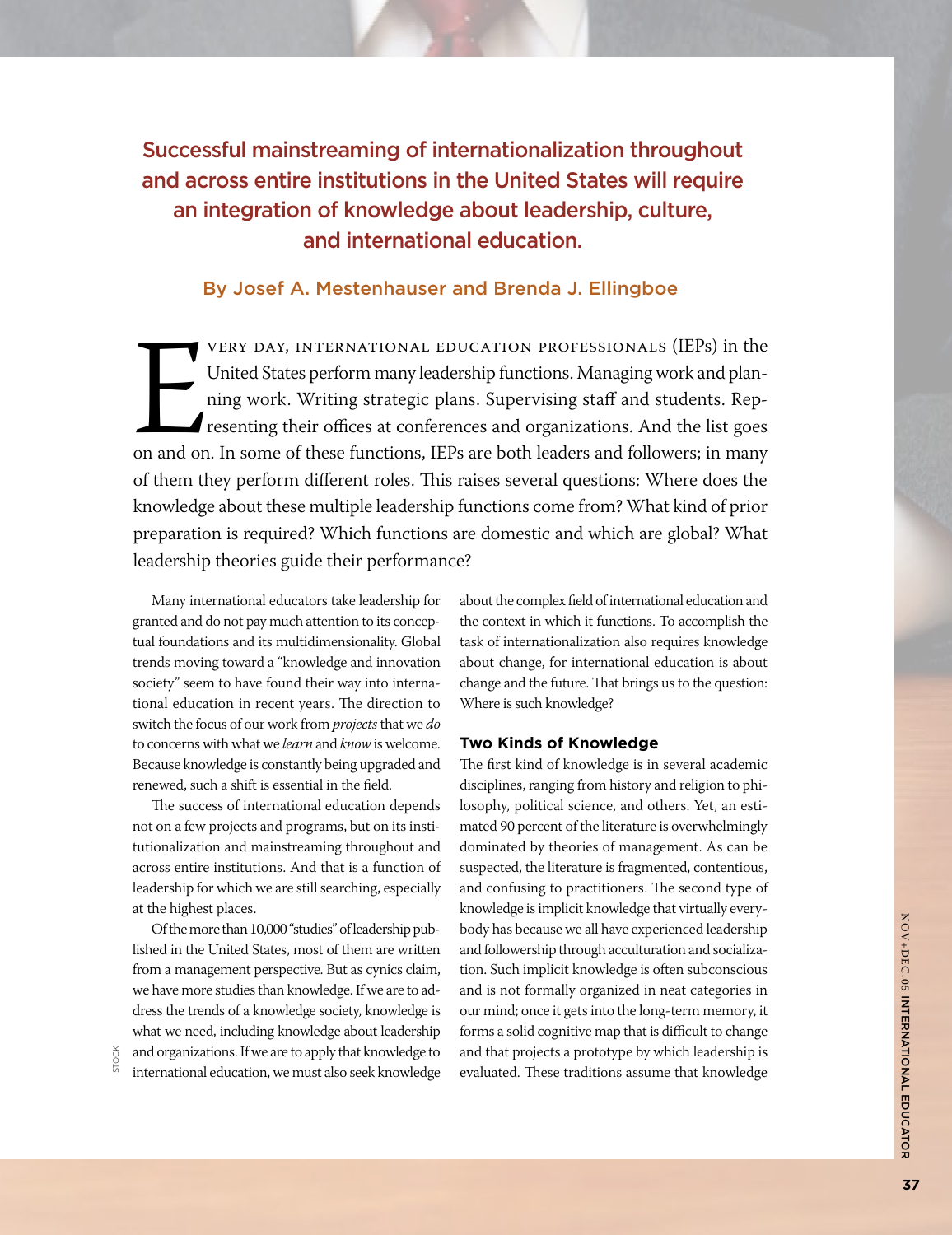# **Snapshots** Theories of Leadership

#### **Trait Approach**

The trait approach focuses on the person of the leader and on the personality traits needed to function effectively. The approach outlasted the twentieth century because it is straightforward and can be used in selection of leaders who have the right stuff. The traits that companies are seeking include intelligence, confidence, dominance and honesty; they can be measured through various instruments and questionnaires. Although initially almost discarded, the trait approach experienced resurgence and is now being used daily. Just consider the announcements of job vacancies to see how the trait approach is alive. It is also used to help develop leaders' personality traits through training. The cultural nature of this theory is obviously related to the "individualistic" cultures. Unresolved in this approach is the question of whether leaders are different people from followers (born leaders) or whether leadership traits are widely distributed and can be enhanced through appropriate training.

#### **Skills Approach**

The skills approach is also alive and well as demonstrated by the various descriptions of competencies needed for the performance of leaders to be effective. This approach is more descriptive and less theoretical and is used mostly in hiring people and training programs that enhance their skill development. The list of important skills has undergone changes under the impact of cognitive sciences to include such competencies as problemsolving and social judgment. An earlier articulation that identified three basic skills needed at different levels of leadership still influences the field. These skills were "technical," (needed mainly at the entry level),"relational" (needed on all levels), and "conceptual" (needed at the highest level). As people move on the ladder of organizational hierarchy they need fewer technical skills (for which they were hired) and more conceptual skills characterized by general and specific cognitive skills. Recently the trend has been to merge the trait and skill approaches in both recruiting and training and to add the element of knowledge into both. In international education, the competency approach is popular among cross-cultural communication scholars and practitioners, but it defines primarily interpersonal skills rather than organization functioning.

#### **Style Approach**

While the trait approach focuses on personality traits and the skill approach on capabilities of leaders, the style approach emphasizes behavior of leaders. This is why some taxonomies list this approach under the behaviorist theories. It had its intellectual homes in the Ohio State University and Michigan State University research centers that developed a categorization of leadership behavior based on two behaviors: task and relational oriented. These centers responded to the inadequacies of the trait and skills approaches and produced a new research tradition that introduced, among others, the well known leadership grid (Blake and Moulton, 1991) whose original version became a "bible" for the Agency for International Development in its leadership training of foreign participants during the 1960s.

The style approach is a broad framework for understanding actions of people in two dimensions, task and relationships, working interchangeably. The style approach is used in training to create self-awareness and awareness of other peoples' strengths and weaknesses. Several consulting and training companies offer specialized "grid" seminars designed to improve productivity, increase morale, gaining employees' commitment, and correcting ineffective behavior.

is universally valid, a notion reinforced by the egalitarian culture of the United States and by assumptions that leadership exists in all societies. The result is that most mainstream theories of leadership ignore the role and influence of culture.

The "new wave" approach to leadership changes the scene, but even then some of the cross-cultural studies tend to locate culture as only one of many other variables, which fails to integrate culture into the mainstream thinking. Additionally, these new theories treat culture as a variable only when there are some foreign people (from outside the culture being studied) involved in the work of groups. This neglects the role of our own culture as an "operating system" of the brain that determines what we know about leadership. This failure to integrate culture into leadership concepts is the same issue that faces our universities to internationalize themselves. Several "new wave" research studies focus on the "subjectivist" knowledge

orientation that draws heavily on the functions of the brain in information processing, and on such psychological concepts and theories as attributions, perceptions, and values.

#### **Mainstream Management-Based Theories of Leadership**

Leadership theories reflect the historical sequences of studies beginning with the "trait" approach, and continuing into the "skills" approach prevalent from the 1920s to the 1950s when the "style" and "behaviorist" approaches dominated the literature and research. (Not all writers use these categories to describe the development of the concept.) Next came the "situational" and "contingency" theories, path-goal theory, followed by a variety of single-focused approaches (e.g., "authentic" and "servant" leadership, until the "transformational" theory commanded major attention that continues to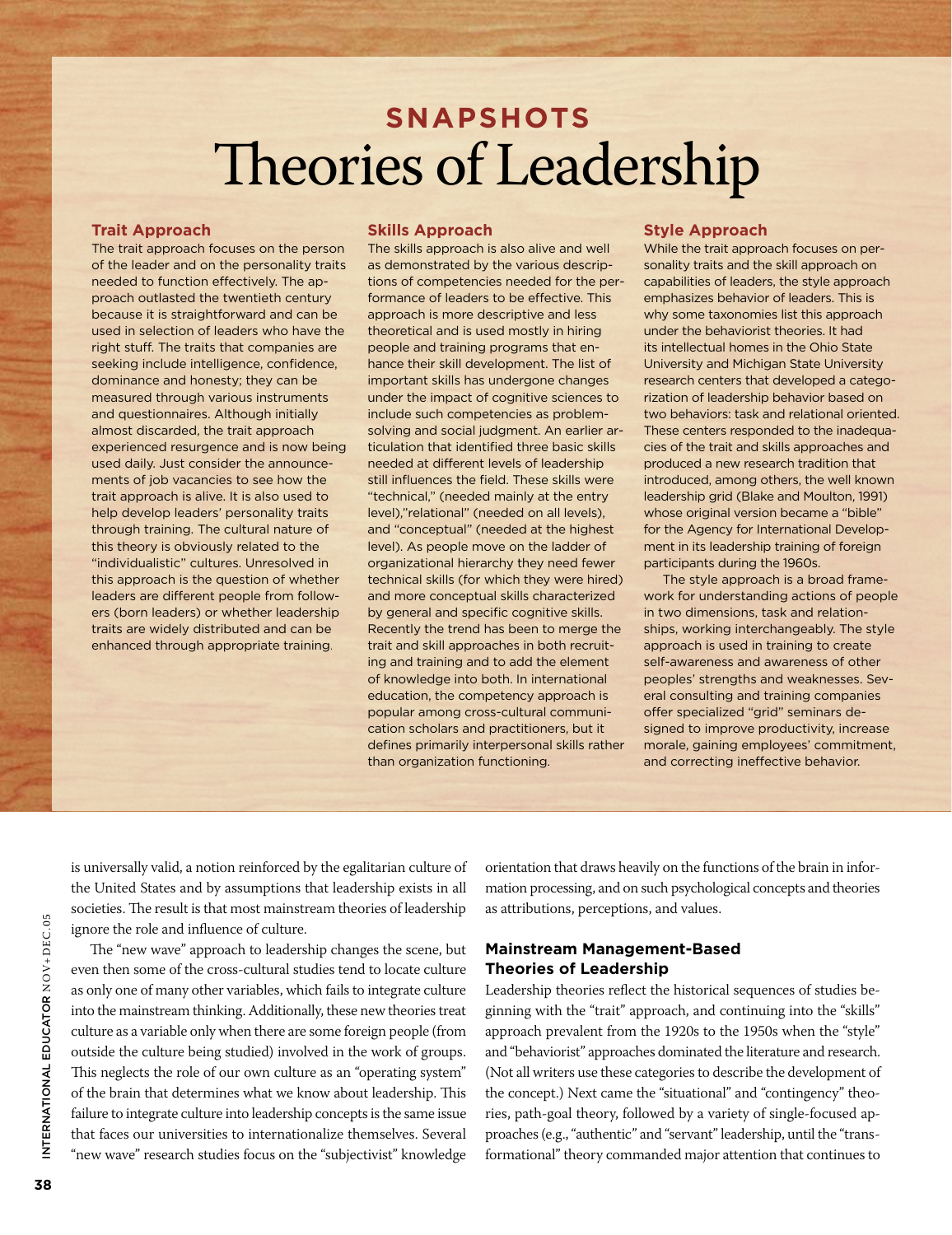#### **Situational Approach**

Unlike the preceding approach, the situational approach places the leader into a situation that becomes a variable of performance. It is based on the assumption that employees change over time back and forth on a developmental continuum that calls for the leader to use sophisticated diagnostic skills to assess these developmental changes, and match them with leadership style, ranging from directive to supportive. This scheme is widely used by industry because it is simple to conceptualize, because it can be used on various levels of organizational hierarchy and at various stages of new projects. The scheme also changed the focus from leader to subordinates and their situation.

#### **Contingency Theory**

Continuing the progressive development of leadership theory is the contingency theory that is based on a match between the leader and the situation. The situation is now defined by three variables: leader-member relations, task structure, and power position. This theory posits the relative favorableness or unfavorableness of the situation, depending on the relationships between leaders and followers, the task difficulty and the power of the leader. Like the situational approach, the contingency theory is widely used by industry because it is relatively easy to identify the effectiveness of individuals in different contingency situations, and allows predictions about effectiveness of people being transferred from one position (or one company) to another.

Upper management also gains insight about changes in these contingency situations to make lower level leaders more effective. Executive hire agencies use this scheme also to predict whether employees in one sector of the economy will be effective in another.

#### **Path-Goal Theory**

This theory was developed in the early 1970s and was based on the expectancy theory, a motivation theory that assumes that workers' performance will be enhanced if they think they are capable of performing well, if their efforts will lead to positive results, and if they are appropriately rewarded. Along with the previously mentioned approaches, this one is also based on the need to increase productivity, but unlike the others, it takes the need of the subordinates into account. This makes it more complex to use than others, and has not been as common in training programs.

#### **Leader-Member Exchange Theory**

This theory differs from others in that it is based not on what leaders do to the subordinates, but on their mutual interactions that are hypothesized to go through several stages beginning with being strangers, then acquaintances and ending as partners. These relationships are dyadic because each individual in an organization is different and needs different stimuli to insure that they become an in-group. Thus, this unique theory recognizes the possibility that there are both in-groups and out-groups in every organization and prescribes that the leader should establish a relationship of trust and support with each member. Such relationships can be established only if there is proper level of communication. Another unique feature of this theory is that it claims it can be used universally not only on all levels of structured formal organizations, but also in education and other nonprofit organizations.

#### **Transformational Leadership**

This theory is the most recent and presently most popular among researchers and practitioners. As the name indicates, the theory aims to transform individuals by exercising an exceptional influence so that they perform beyond expectations. The core concepts are charisma and vision and the main strategies are long-term goals, ethics, high standards, values, emotions, and high levels of stimulation. Unlike other theories, transformation theory assumes that the leaders touch the motivational buttons of the followers so that they will better accomplish the goals of the leaders as well as their own. This concept is very popular and some consider it applicable to international education. The concept's theory differentiates transformational from "transactional" leadership that resembles the difference between leaders and managers. Although there is a substantial difference between these roles, the can overlap. People could be both leaders and at other times managers.

this date). Notice that the formation of categories often depends on the intellectual orientation and the culture of the researcher—just like in internationalization efforts (see sidebar).

#### **Implications for International Education**

So what are the implications of the study of leadership to international education? Most research, including the "new wave scholarship," posits leadership as a general feature of all cultures that can be applied equally to various forms of organizations, public and private, formal and informal, for-profit and voluntary, manufacturing and services, and education. Most research addresses the lower half of leadership levels and studied leadership in personto-person relationships. In fact, most early research considered leadership to be what we do to the followers, with the objectives of increasing production for the benefit of the organization. If one wants to work on a higher level of functioning, conceptual skills are more important than technical competence. One of the most important reasons why international education professionals are not given more importance on their campuses is precisely because they are perceived—and remain—at the technical level of functioning. While technical skills are very important, they don't prove to be very helpful on a higher level.

In terms of leadership, there are both similarities and differences between the corporate and educational world. It is clear that there is a major difference between them in goals, products, governance, structure, role in society, and other issues. At the same time, certain segments of higher education resemble the business world; for example, "divergence" and "convergence" works in international education as well as in business. However, the root of the major difference is in the organizational priorities, which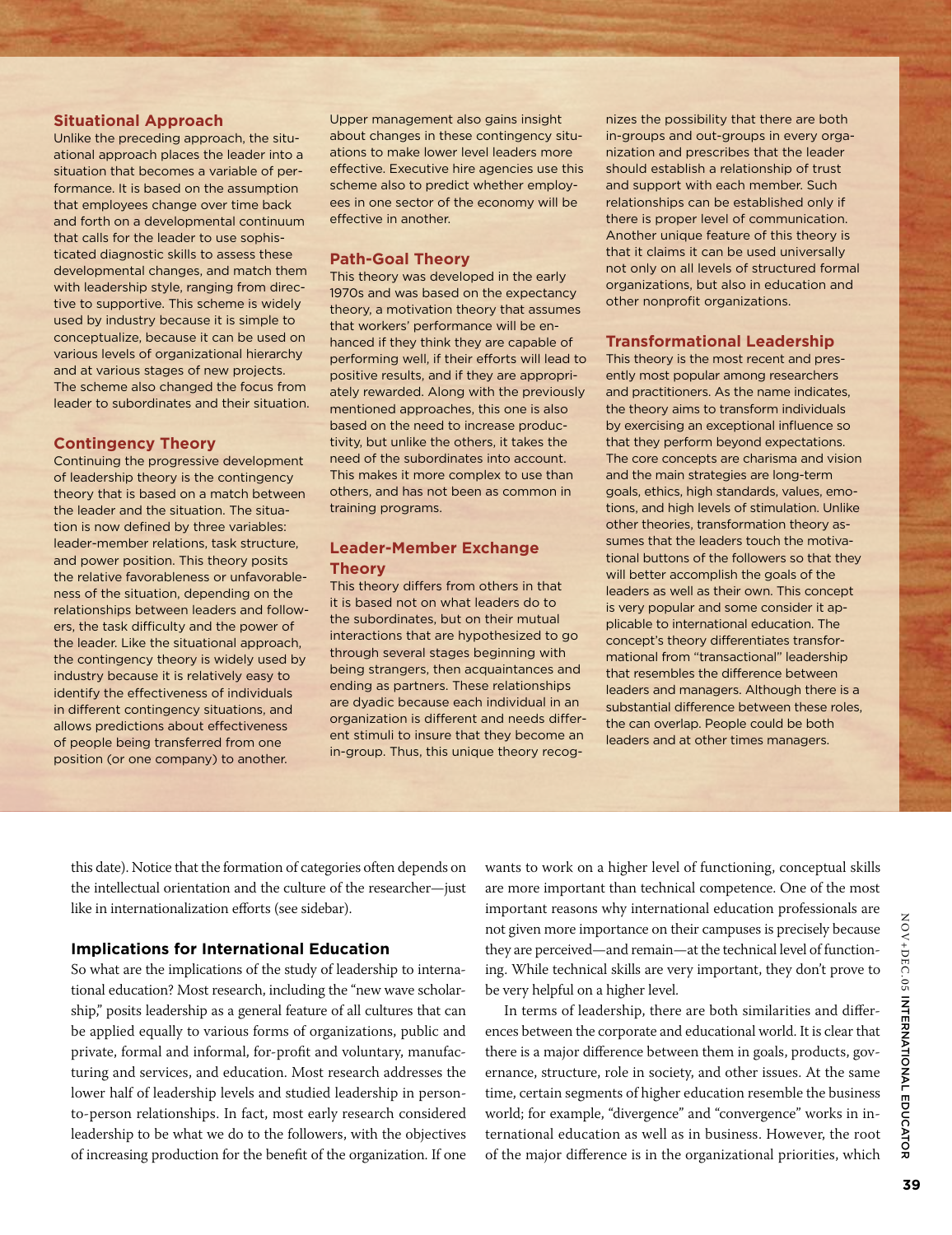influence how work is valued and how progress is measured. If learning is the major objective in a learning organization, then everything points to learning, stems from learning, and leads to learning. Goals and objectives relate to learning, and people are hired for their passion for and commitment to the teaching and learning process.

The corporate business model of leadership tends to be more function-specific, instrumental, focused on staying in business, on making a profit, and on pleasing stakeholders. In recent years, more corporations have created positions of chief knowledge officers and have set up learning campuses and corporate universities to focus on learning, training, sharing ideas, and developing leaders. Those entities are to be applauded, even if they are oriented primarily to teaching knowledge relevant to their business and keeping their intellectual property to themselves.

The dominance of the business and management theories appear to have already influenced international education, as judged by the use of such terms as "marketing," "strategic planning," "packaging programs," and titles such as "chief international education officer." Emerging research indicates clearly that the nature of the institution is a major variable; these findings should give us pause to differentiate higher education from business; they have little in common except the resemblance of similarity. The popular concept of transformational leadership holds great promise for international education, but it also presents a danger in that it may turn its emphasis on charisma back to the "born leader/trait-and-elitism" theory. In addition, that theory is crafted to focus on relationships within an organization and neglects an institutional perspective.

#### **Leadership in Higher Education Institutions**

Some leadership theories make the assumption that studying leadership within a given organization will explains how the organization functions But organizational development research indicates institutions have their own dynamics that form a powerful "context" for leadership, functioning on some seven levels of organizational complexity. Educational institutions are highly structured vertically, and each layer represents a different degree of complexity and a separate internal logic. To institutionalize international education, it may be necessary to look into this issue of separate layers, each with its own logic, because it appears that IEPs may need to become familiar with each of these differentiated logics in order to reach every level of the institution.

Also, complexity in organizations begins to function at the level that is often higher than where most IEPs are located in the hierarchy of their institutions. Yet, they are the only people who understand the complexity of international education; but if our assumption is accurate, they do not have the opportunity to represent their case. Top-level administrators may function at high levels of complexity domestically, but they do so relatively simplistically internationally and cross-culturally (Mestenhauser, 2000).

#### **International Education and Change**

Although most leadership mainstream theories are too static and "management" oriented, several of them can be applied to international education if the global setting is added to the context, such as to the path-goal, situational, contingency, and transformational theories. The enormity of changes and their revolutionary scope have made a greater impact on the corporate world that understood the changing nature of knowledge production and utilization. Universities, on the other hand, change only slowly and thus stand to lose out to for-profit consulting agencies that have sprung up everywhere at the expense of universities. However, for universities, the change involves a way of thinking, organizing, teaching and researching, not just restructuring. This requires another kind of knowledge about change, future orientation, and the introduction of new ideas for a global setting. Change may also require that we abandon the some traditional way of thinking, such as ethnocentrism and inward-looking. The "new wave" scholarship is systems-oriented and outwardfocused because the changes affect entire systems and because the problems are usually systemic rather than localized. IEPs should develop new schemes that include more sophisticated knowledge of international education as a sub-system of higher education.

We have introduced a perspective on international education (Mestenhauser, 2002) that was designed to conceptualize it as a system in need of integration of fragmented parts residing in many vertical structures and stuck in cumbersome division of labor. A systems approach is needed because of the following: (1) the complexity of the field (the two major characteristics of complex systems are differentiation and integration; (2) the need to explain itself (translate itself) to higher level educators and other officials who have shown lack of its understanding; (3) the need to explain it to students who need to know what the whole is to know and what (very small) part of it they learn during their studies; and (4) the few incentives for change from within the institutions. While change may be coming anyway, higher education is at risk in missing the opportunities that it offers if it waits until it comes. Knowledge about change is complex and often contradictory. It is also a cultural variable that gives both international education and leadership a different dimension. This leads us to the most important implication, the role of "culture" as variable of leadership (the most appropriate way to handle this topic is by referring to cross-cultural management programs and textbooks).

#### **Culture, Leadership, and Higher Education**

Integrating culture into knowledge of a single discipline, whether it is specifically management or leadership, can be difficult. Culture can be simply juxtaposed (often very briefly) as the last chapter of a traditional text; or it can be one of many other variables of the subject-matter; or it can be the context in which the discipline operates as is; it can also be the "operating system" of the brain of that discipline. The management literature that deals with leadership contains all of these and possibly more solutions, but the largest majority either pay lip service to an interna-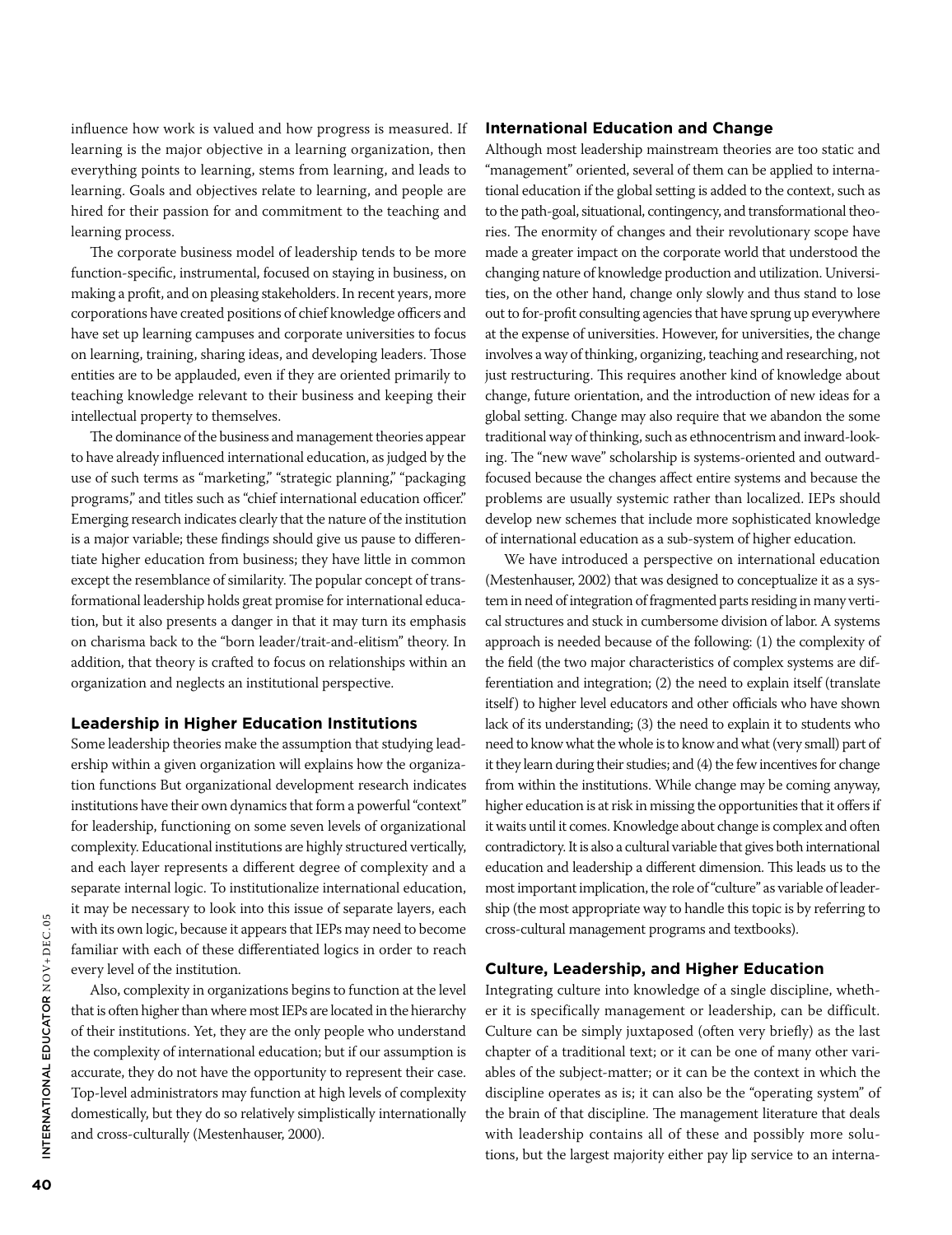# Of Interest

#### **Articles**

"From Transactional to Transformational Leadership: Learning to Share the Vision" by B. M. Bass. (1990). *Organizational Dynamics*, 18, 19-31.

"The Motivational Effects of Charismatic Leadership: A Selfconcept Based Theory" by B. Shamir, R.J. House, and M.B. Arthur. (1993). *Organizational Science,* 4(4), 577-594.

#### **Books**

- *Leadership: A New Synthesis* by J.G. Hunt. (1991). Sage Publications.
- *Leadership: Theory and Practice* (3rd ed.) by P. Northouse. (2004). Sage Publications.
- *Leadership and Performance Beyond Expectations* by B.M. Bass. (1985). Free Press.
- *On Change: En Route to Transformation* by Peter Eckel, Barbara Hill, and Madeleine Green. (1998). American Council on Education.
- *On Change: Reports from the Road: Insights on Institutional Change* by Peter Eckel, Barbara Hill, Madeleine Green, and Bill Mallon. (1999). American Council on Education.
- *On Change III: Taking Charge of Change: A Primer for Colleges and Universities* by Peter Eckel, Barbara Hill, Madeleine Greene, and Bill Mallon. (1999). American Council on Education.
- *On Change IV: What Governing Boards Need to Know and Do about Institutional Change* by Barbara Hill, Madeleine Green, and Peter Eckel. (2001). American Council on Education.
- *On Change V: Riding the Waves of Change: Insights from Transforming Institutions* by Peter Eckel, Madeleine Green, and Barbara Hill. (2001). American Council on Education.
- *The Chief International Education Administrator (CIEA) As an Agent for Organizational Change* by Manfred Thulen, John D. Heyl, and Blaine Brownell. (2000). Association of International Education Administrators.
- *The First Resort of Kings: American Cultural Diplomacy in the Twentieth Century* by Richard T. Arndt. (2005). Potomac Books, Inc.

tional and intercultural dimension or ignores culture altogether.

Confronting "culture" confronts the real character of universities as "global" or "national" organizations, or as many would like to claim, "world-class" institutions. The very name of "international education" suggests that claiming universities to be global institutions is a myth (Scott, 2000). The paradox is that all "domestic" organizations operate in the global context and will need to have the same skills, concepts and practices of other global institutions. To put it another way, the skills, concepts, and practices of globally functioning institutions are the same that are needed by all domestic organizations (Tung, 1997) If this is understood, it will have major implications for our understanding of why changes are needed.

#### **Examples of Business Programs Intersecting Leadership, Management and Culture**

While many units, courses, certificates, and degree programs that focus on management of people and organizations, the majority make no reference to an international or intercultural dimension principles in their learning objectives. How to include and integrate such content and methods into a discipline is at the heart of curricula reform aiming to internationalize a single course or an entire discipline. Other programs have attempted to intersect management and culture but focus primarily on management principles as the dominant subject matter while selected culture-specific units remain marginalized. Activities, case studies, panelists, guest speakers, readings, and other teaching methods may introduce one or more cultures to a management-dominated course in specified units in an attempt to educate students about some aspects of cultural diversity. The key is that these cultural units are additives to a management-focused program that lacks cross-cultural diversity and integration.

Still other programs focus entirely on cultural differences in culture-specific units (i.e., Mexico, South Africa, and Poland). Others introduce a "sandwich" or "additive-infusion" approach by inserting a unit on basic cultural patterns in the middle of the course but without integration of how these principles relate to other aspects of the course. Only a few deal with both culture specific and culture general theory from multiple disciplines such as social psychology, anthropology, communication studies, or linguistics. The learning objectives, teaching methods, readings, and assignments all focus on learning about other cultures in a well-integrated course that may have "management" in its title but prioritizes culture as the core.

#### **Still Unfinished Business: International Ethos and Culture**

Recent literature about organizational behavior makes a great deal out of a concept of "institutional culture." One meaning of that concept is related to the internal cohesion of the organization centered on the goals of the corporation and secondly on the goals of its employees. In many instances, it means also a multi-cultural environment that is usually equated with an international culture. There are subtle but important differences between them that we do not have space to explore. Whether or not there is an international and intercultural culture and a campus ethos (Harari, 1992), depends on a number of factors that comprise an intercultural learning environment (Ellingboe, 1999):

■ Intercultural and international learning take place; internationally oriented knowledge is shared, and interactions take place;

■ Intercultural awareness, sensitivity, and inclusivity thrive;

■ Multiple components of an internationalized campus are found; and

■ A positive campus ethos for internationalization exists and "outsiders" are welcomed as "insiders."

An intercultural learning environment focuses on being friendly to all types of diversity in an organization, and leaders co-create this by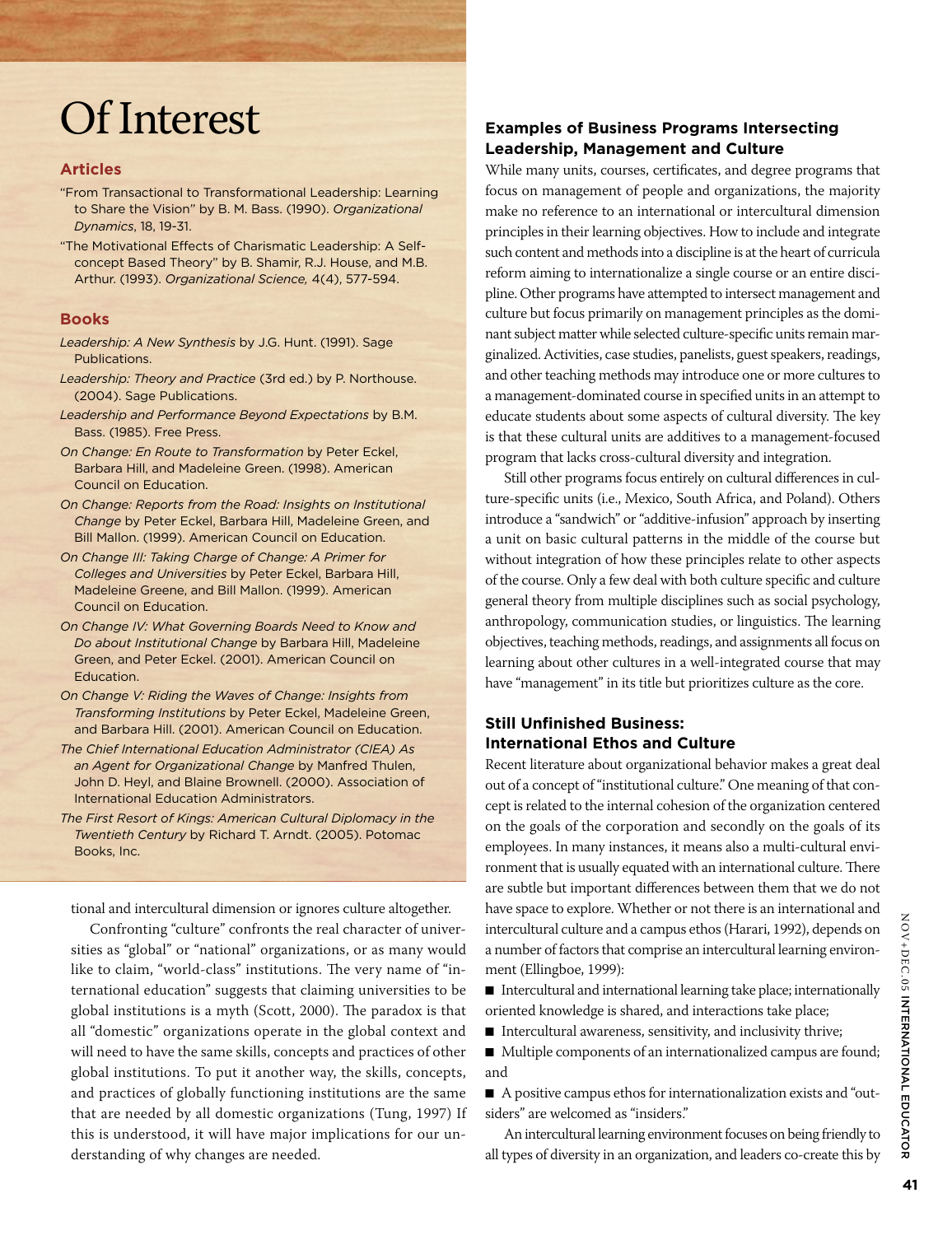## When leaders create an intercultural learning environment, there is a noticeable change an entity that values and appreciates the intercultural

partnering and collaborating to create an inclusive environment that welcomes, appreciates, and respects diversity. On college campuses, it means that both academic affairs and student affairs units co-create a climate that welcomes faculty, students, staff, alumni, guests, prospective students and faculty, and community members. It embraces collaboration and focuses on bridging domestic and international diversity on a campus or in a workplace.

When leaders create an intercultural learning environment, there is a noticeable change on campus. The components of an intercultural learning environment take shape to form an entity that values and appreciates the intercultural dimension of learning, teaching, working, and thriving. The components that we refer to are the six most frequently addressed during full campus-wide internationalization audits (Ellingboe, 1996, 1999): leadership and administration of an internationalized campus, an internationalized curriculum, faculty interest and experience in international education, study abroad opportunities for students, the presence of international students and scholars, and internationalized student affairs units. Leaders need to pay attention to all six components on their campuses to begin prioritizing and planning international education initiatives. This requires leadership knowledge and skills, internationalization knowledge and skills, and culture learning knowledge and skills.

#### **Other Unfinished Business: Evaluation and Assessment**

Three types of indicators can assess whether international education takes place, how much of it is relevant, and how we know the goals have been reached. One is by assessing performance and knowledge of individual students as they leave the institutions. The other is by assessing the opportunity and educational programs institutions have available for these students. A third point is addressing what role leadership plays in the internationalization effort of the institution.

What evidence do we look for when we visit campuses and evaluate their internationalization initiatives? We look for an intercultural learning environment, and at least six of the major components of an internationalized campus mentioned above. We also look for the following:

|                                                                              |                                                                                                                                                                                                                                                                                                                                                                                                         | THOMSOL           |
|------------------------------------------------------------------------------|---------------------------------------------------------------------------------------------------------------------------------------------------------------------------------------------------------------------------------------------------------------------------------------------------------------------------------------------------------------------------------------------------------|-------------------|
|                                                                              |                                                                                                                                                                                                                                                                                                                                                                                                         | <b>PETERSON'S</b> |
|                                                                              | The clear choice<br>for student recruitment services                                                                                                                                                                                                                                                                                                                                                    |                   |
| YEARS<br>Partnering with the<br>international community<br>for over 20 years | At Thomson Peterson's, we're not just a dotcom. For over 20 years,<br>we've worked closely with the international community in delivering<br>the qualified applicants and unparalleled outreach you've come to<br>expect. And as a longtime supporter of NAFSA, Thomson Peterson's<br>gives back in other ways, too. When you look for a recruiting partner,<br>look for an organization you can trust. |                   |
|                                                                              | Learn more about Thomson Peterson's international recruitment<br>services Call 609-896-1800 today!                                                                                                                                                                                                                                                                                                      |                   |
|                                                                              | To get your special NAFSA member discount, please visit our site<br>through www.nafsa.org/affinity                                                                                                                                                                                                                                                                                                      |                   |
|                                                                              |                                                                                                                                                                                                                                                                                                                                                                                                         | IF1105            |

■ Declaration of internationalization as a priority for the institution;

■ Commitment to internationalization by deans and associate deans, vice presidents of academic affairs and student affairs, and the president;

■ Discussion of internationalization by college-wide governance committees;

■ Evidence of a future vision for the college/ university that includes prioritizing international education and specifically the components of an internationalized campus;

■ A mission statement emphasizing the importance of international education;

■ Documents and budgets that include making internationalization a priority in planning processes;

■ Resources (financial, operational, human) and commitments from leaders on campus for internationalization goals, projects, and efforts;

■ Integration of international education in degree programs, core coursework, and electives;

■ Availability, affordability, and transferability of study and research abroad opportunities for students;

■ Initiatives to hire faculty with international interests and/or international experiences;

■ Provisions in the promotion and tenure codes that value international experiences;

■ Opportunities for faculty to do research, teach, and study at partner universities to maintain international linkages;

■ Encouragement from deans and department chairs for faculty members' efforts to internationalize the curriculum;

■ Commitment to do evaluations of international education initiatives and associated efforts to keep and maintain adequate records related to these initiatives; and

■ Student affairs units that are welcomed as co-creators in the process of campuswide internationalization.

In terms of leadership, perhaps the most telling role for an internationalized campus